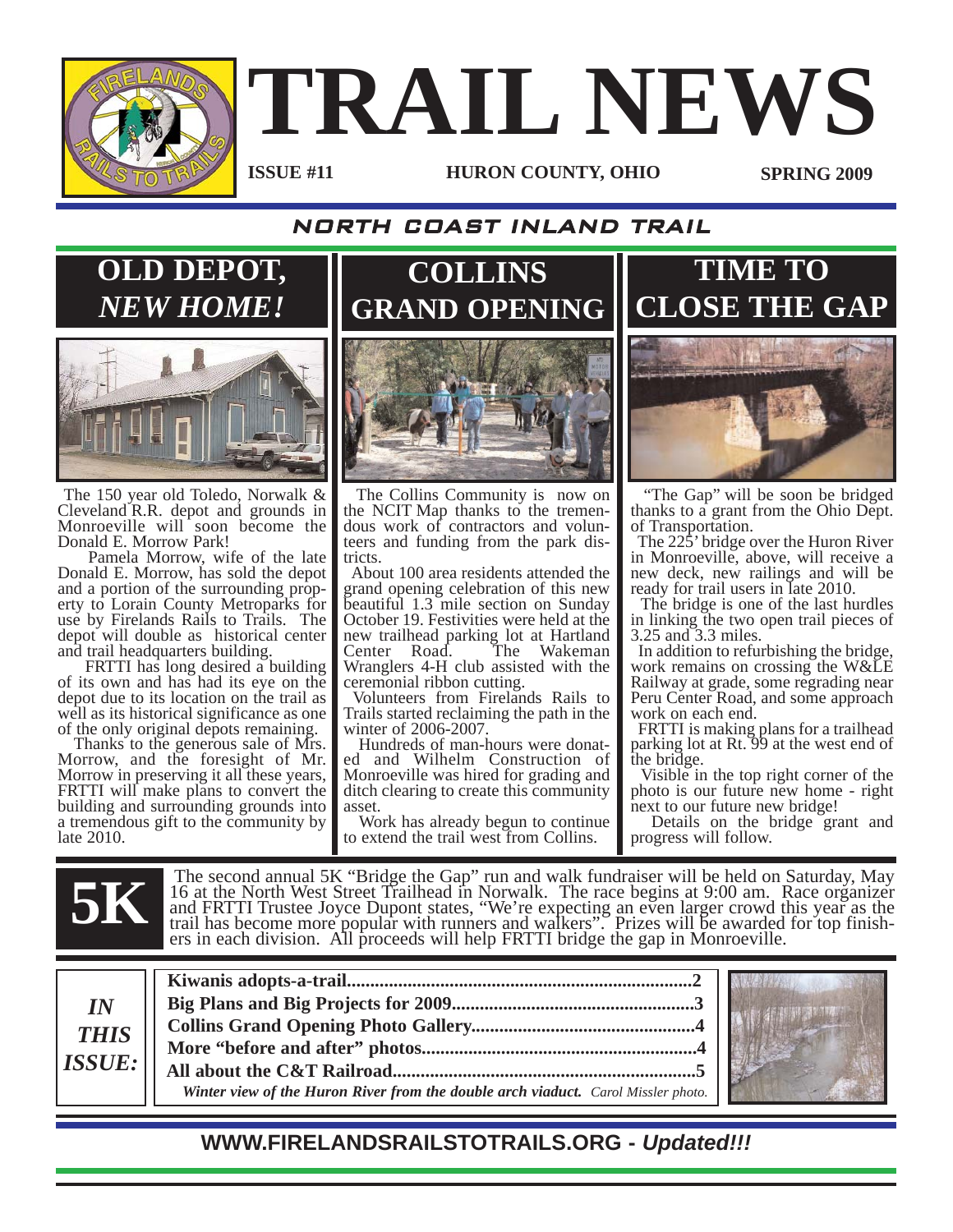# **WORK DAY REPORTS**

*Work Days are held the first Saturday and third Sunday of each month from 8 am til Noon. All work days are announced the week before via email. No need to sign up and we welcome all talents and abilities. "Where seldom is heard a discouraging word..."*



Work continued at Collins as the snow fell. Volunteers cleaned up more debris, twigs and trash to ready the trail for spring. Some additional cross-trail drainage issues will addressed in the coming months. More work days are planned for the area.



Carpenter of Norwalk lends a hand near the Hartland Center Rd. Trailhead. The amount of trash and scrap removed from this abandoned industrial corridor can now be measured in tons!



In Monroeville, volunteers widened the future trail bed just west of Peru Center Road.

Off the trail, Lisa Wendt gave our website a major overhaul and added an event calendar and Joyce Dupont prepared our tax forms updated our Power Point presentation.



A sunny February day was a good day for an inspection of "The Gap". After brush clearing, the work party inspected the future trail bridge, Rt. 99 parking lot and the future Donald E. Morrow Park and historical center grounds.



The cure for cabin fever was found when the temperature reached fifty and there was brush to be cut west of Collins! New volunteers included Greg and Autumn Ashley of Norwalk, Taylor Schaffer, son of Rick Schaffer, Jeff Harwood of NLGWRT, and Larry Libbee of Ft. Wayne, in town to visit his dad, Rich, who brought a tractor to push back the brush.

## **ADOPT-A-TRAIL** *Norwalk Kiwanis adopts first piece*

The Norwalk Kiwanis will be the first group to adopt a mile and a half of trail! Kiwanis members Jennie Hipp and Mike Moore attended our January board meeting and announced they were interested in adopting a piece of trail, specifically from North West Street in Norwalk to Halfway Road, after seeing our Power Point Presentation at their Kiwanis Meeting.

FRTTI VP Stan Bernhardt will head The Adopt-atrail program, which allows local organizations a chance to involve their group in the general maintenance, trimming and upkeep of their community trail.

Their stretch will be marked with an Adopt-a-Trail sign and the Kiwanis name. They expect to be out on the trail soon with the Norwalk Key Club assisting.

We have many more miles available and FRTTI board members are always available to speak to your group on current trail news.

## **TRAIL PATROL** *Year End Report*

Norwalk Police Sergeant and Trail Patrol Officer Mike Conney gave his year end report of his bike patrols on the trail for 2008.

Mike biked 1,658 miles and spent 131.5 hours patrolling the trail. He encountered 1,445 people, only 5 of whom were "somewhat belligerent". The remaining 1,440 were very pleasant and were happy to be out enjoying the trail.

## **ANNUAL MEETING**

#### *Record crowd shows up to learn plans for 2009 and beyond.*

*by Rick Schaffer* "Every person in this room provides vital support for our efforts," said President Gordon Oney, noting that it was the biggest turnout ever for the group's 9th Annual Membership Meeting. 40 of FRTTI's 175 members were on hand.

The highlight of 2008 for FRTTI was the opening of a 1.3-mile section of trail in Collins, giving the group a total of 7.8 miles of open trail across portions of northern Huron County.

"I've been in 46 states looking at park districts, and I can't recall anyplace getting so far so fast," said Erie County Metroparks Steve Dice, the meeting's keynote speaker. "Listening to what you have accomplished, it gives me hope… You guys are giving us inspiration to go on."

Dice recounted the legal troubles that have slowed progress on the Huron Greenway, the partially-open rail-trail that will eventually link Milan and Huron. Plans call for the greenway to be continued on to Norwalk, where it would connect to the North Coast Inland Trail.

'We still have the dream and that dream will come true," Dice said. "Someday, you'll be able to leave Norwalk and ride all the way to Huron."

When the US 250 bridge in Milan was rebuilt last year, ODOT built a "tube" for the railtrail to go through, Dice reported.

Among the dignitaries at the meeting were Norwalk Mayor Sue Lesch, former State Rep. and Erie County Metroparks Commissioner Fred Deering, former Juvenile and Probate Judge and former State Representative Thomas Heydinger, former County Engineer Larry McGlinchy and County Coroner Jeffrey Harwood. Harwood, along with Anna O'Donnell, are part of a group in the early stages of developing a rail-trail from New London to Greenwich. You can support NLGWRT by visiting www.newlondongreenwichrailtrail.org



*L: Steve Dice addresses a full house at Berry's. Lisa Wendt R: FRTTI Board Members stood still long enough for a rare group photo. Kate Mantey photo.*





#### **2** NORTH COAST INLAND TRAIL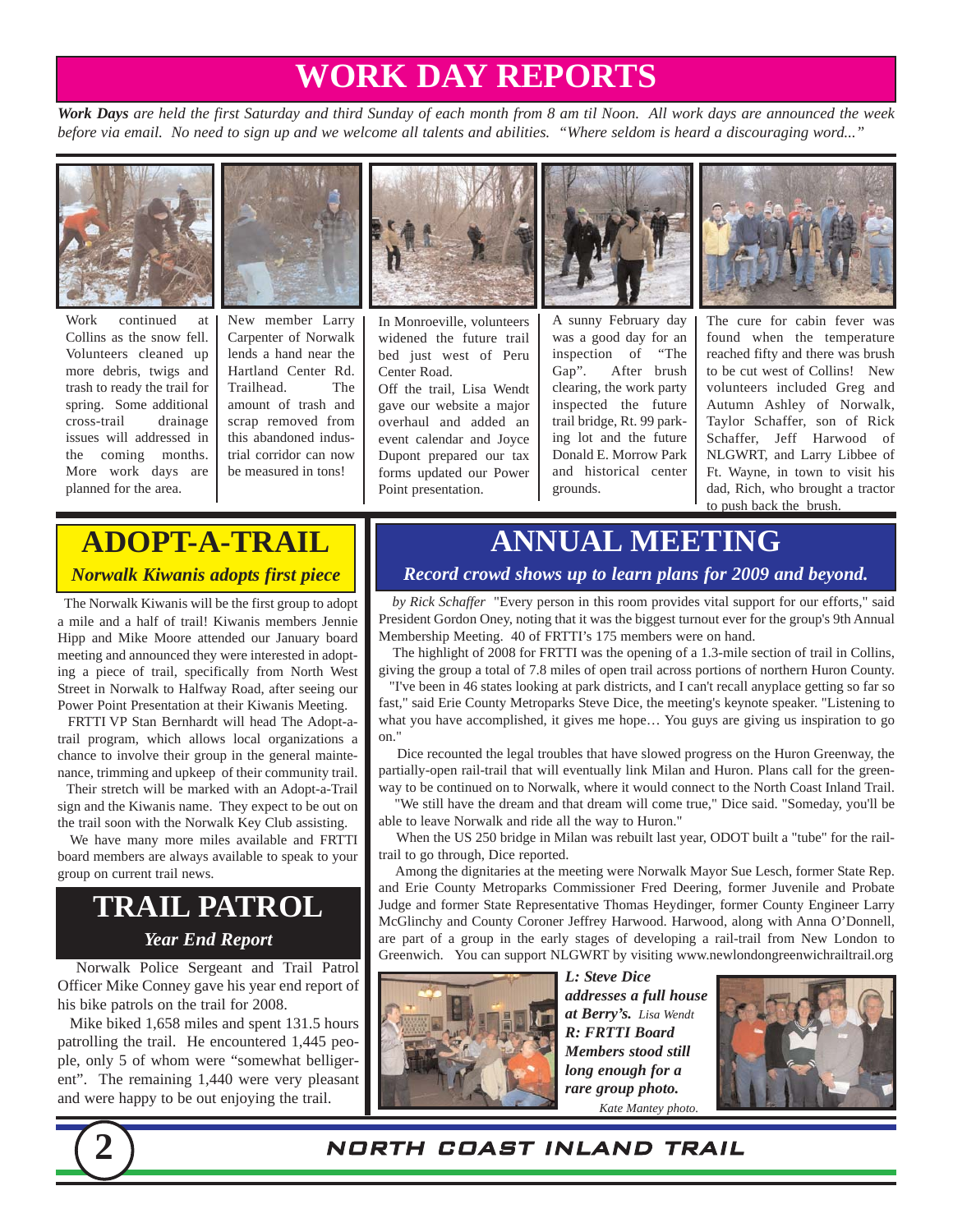# **2009 GOALS**

#### *A look at some of the goals for 2009*

- Increase membership 10% from 175
- Recruit one Trustee from Eastern Huron County
- Increase Letters of Endorsement to 35
- Recruit 5 active volunteers including 2 from Bellevue
- Recruit 1 new service organization partner
- Submit 5 grant applications for trail construction
- Do 2 fundraisers: GOBA and the 5K
- Re-initiate Trail Patrol for 2009
- Arrange Collins area mowing and mower storage
- Eliminate "two track" west of Halfway Road
- Repair and smooth "large stone" surfaces
- Encourage Norwalk to submit grant application to extend trail to Whittlesey Ave.
- Participate in 10 public outreach events
- Build new trail between Sand Hill Road and Bellevue
- Rebuild Meggison Creek Bridge near Young Road
- Support planning and design of Huron River Bridge
- Initiate plan to develop, preserve, and occupy the Donald E. Morrow Park & Depot in Monroeville
- Open Peru Center Road to W&LE and on across bridge
- Modify grading east of Peru Center Road
- Build fences at the "Big Dip"
- Formulate plans for work west of Collins
- Continue brush removal west of Collins
- Take a break from working on the trail and enjoy it with our families and friends!

*People are different on a path. On a town sidewalk dependence in the sharphack, lom & Karen donations for 2008. strangers may make eye contact but that's all. On a path like this (Stowe, VT) they smile, say hello, and pet one another's dogs." - Anne Lusk, trail builder, Vermont*

## So long Winter *from the camera of Alex Fries*



# **THANKS TO OUR DONORS**

#### **\$1000 +**

R.S. Hanline Company Twenty First Century Foundation

#### **\$500-999**

Chapin, Ray and Marge

Colvin, Jeff Fisher Titus Medical Center

Martin, Patrick J.

#### **\$250-499**

R.R. Donnelly Foundation Oney, Gordon & Kathy

#### **\$100-299**

Beal, Dustin & Melissa Carpenter, Randy & Vickie Cornell, William & Linda D'Anieri, The Rev. Margaret Deering, Daryl & Joyce Deering, Fred & Margaret Hahn, Clark Hart, Robert Helmstetter, Mike Herman, Ed & Dot Heydinger, Tom & Peggy Lake Erie Construction Lesch, Barb Lesch Canvas O'Donnell, Anna Owens, Bill Prack, Maureen Richland Engineering Ridge, Keith Ryan, Kevin & Susan Schwieterman, Michael & Christine Sharpnack, Tom & Karen

#### **\$100-299 (continued)**

Suhr, Richard & Carolyn Wheeler, Helen Wilde, Skip Wilhelm, Joe Wolf, Gary & Christine **\$50-99** Adelman, Mike Balduff Carpet

McGlinchy, Lawrence

Wendt, Tim & Lisa

- Beal, Steve & Carol Berry, Doug Hacker, Fred & Kathleen Harwood, Jeff & Sharon Holb, Albert & Betty 2 0
- Lesch, Al & Sue Mantey, Phil & Kathy 0 8



*Thanks to these individuals, families, businesses and organizations for their generous financial gifts which have enabled the success of the North Coast Inland Trail - and kept us afloat when funds were scarce! This list include general donations and 5K / Close the Gap*

## **TRAIL ENDORSERS**

Bellevue Area Chamber of Commerce Berry's Restaurant - Norwalk BMP Industries - Birmingham Citizen's Banking Co., Norwalk Dr. Ted N.Clark, Jr., DVM - Bellevue Jeff Colvin CPA - Norwalk Domino's Pizza - Norwalk Excel Bike & Fitness - Norwalk Huron County Board of Commissioners MB's Pooch Parlor - Norwalk Mad River & NKP Railroad Society - Bellevue Mossman Music - Norwalk National Alliance on Mental Illness - Huron County New London Family Practice Norwalk Kiwanis Ohio Horseman's Council - Erie Co. Chapter Owens Law Firm - Norwalk Pean's Pizza & Subs - Monroeville Perkins Restaurant - Sandusky Project Leadership - Norwalk Twenty First Century Foundation - Norwalk Underground Utilities Inc. - Monroeville Village Gallery and Framer - Norwalk Wakeman Wranglers 4-H Group- Wakeman Wasiniak Construction - Norwalk

*These businesses and organizations are among the growing list of Trail Endorsers. Be sure to patronize those who help support your trail.* 

*Support from the local business community is essential to bring trail grant money back to Huron County.* 

*Thanks to your support, we have been successful in securing some of your money from state funds and have returned it to Huron County to build your trail. Otherwise, these funds would have been spent elsewhere in the state.*

*Thanks to all those who demonstrate broad community support for the trail.*

*To join the Coalition of Endorsers, visit our website for sample letters of endorsement.*

HURON COUNTY'S RECREATIONAL TRAIL **3**



Monnes, Paul & Linda Northwest Ohio Rails to Trails Riley, John & Sue Smith, Ken Stark, Jim & Reta Theisen, Eric & Jeanne Weltlin, Janice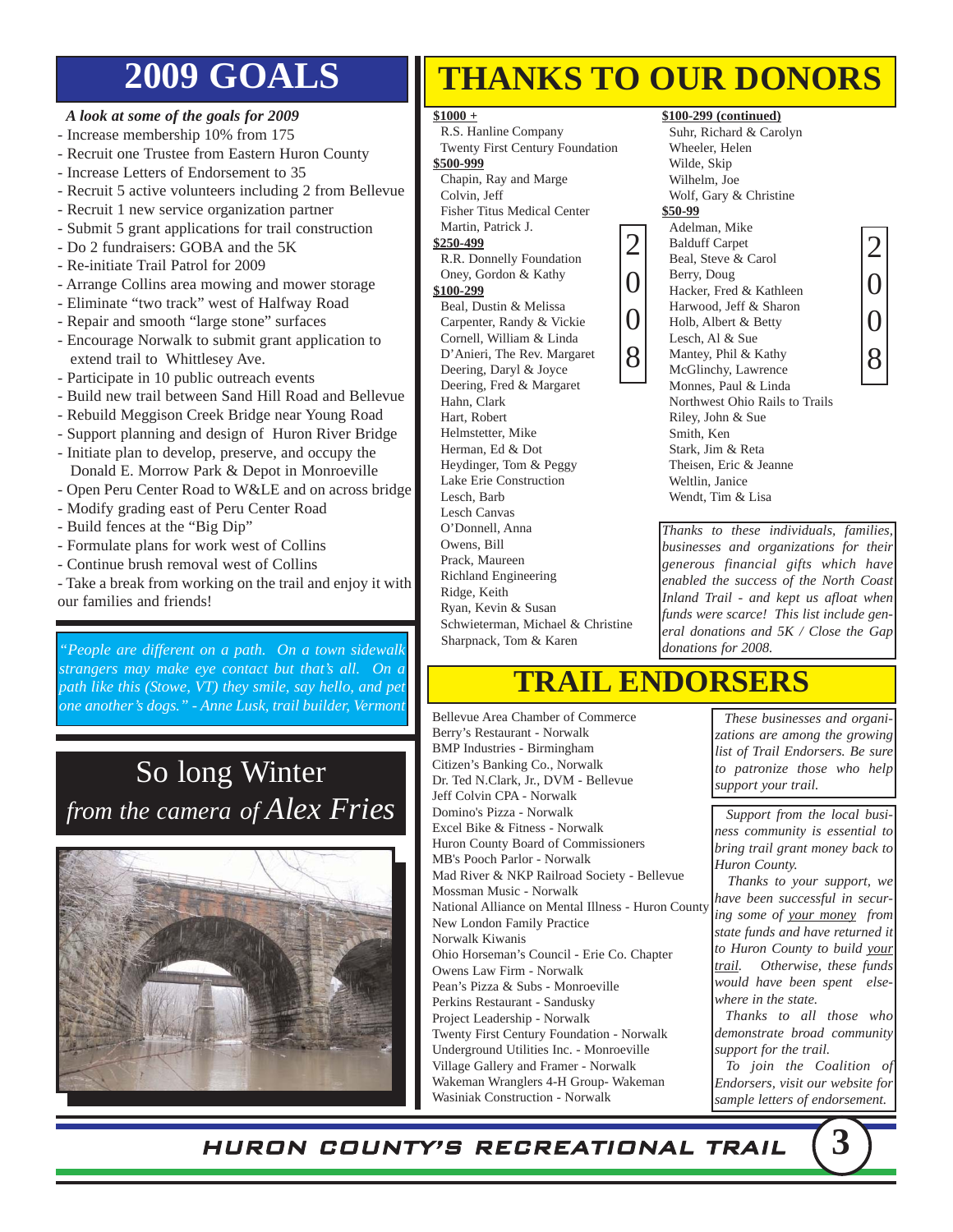# **A GRAND OPENING IN COLLINS**

*"We are so glad to have the trail here in Collins for the girls to ride".* - Wakeman Wranglers 4H Mom *"Every time I pass by the trailhead there's always someone walking or biking."* - Hartland Twp. Resident *"The trail is a real asset to the community. A real asset."* - Collins Resident



# **COLLINS BEFORE AND AFTER**

*No, we're not kidding. We'll just let the pictures explain...*



## **ELSEWHERE ON THE NCIT**

The North Coast Inland Trail continues to grow both east and west of Huron County.

In October, Trail members Joe and Kate Mantey attended the grand opening of the new paved trail linking Fremont, Lindsey and Elmore. The Sandusky County Park District held festivities in each of these locations. Typical of the wide open scenery is this shot below of Kate passing the Lindsey elevators. In other places the trail runs through shady stretches.

A few weeks later, FRTTI Treasurer Doug Jaqua did a Clyde - Fremont - Lindsey - Elmore 42 mile round trip with a brief stop in Lindsey for breakfast! Doug used connecting roads in Fremont to link the trail pieces east and west of town.

On a warm December day, FRTTI President Gordon Oney biked the new trail from Fremont to Elmore and back on his recumbent.

Back east, Lorain County Metroparks is adding to their beautiful Black River Reservation piece of the NCIT which passes through some cleverly-routed industrial scenery near the steel mills.

**4** NORTH COAST INLAND TRAIL



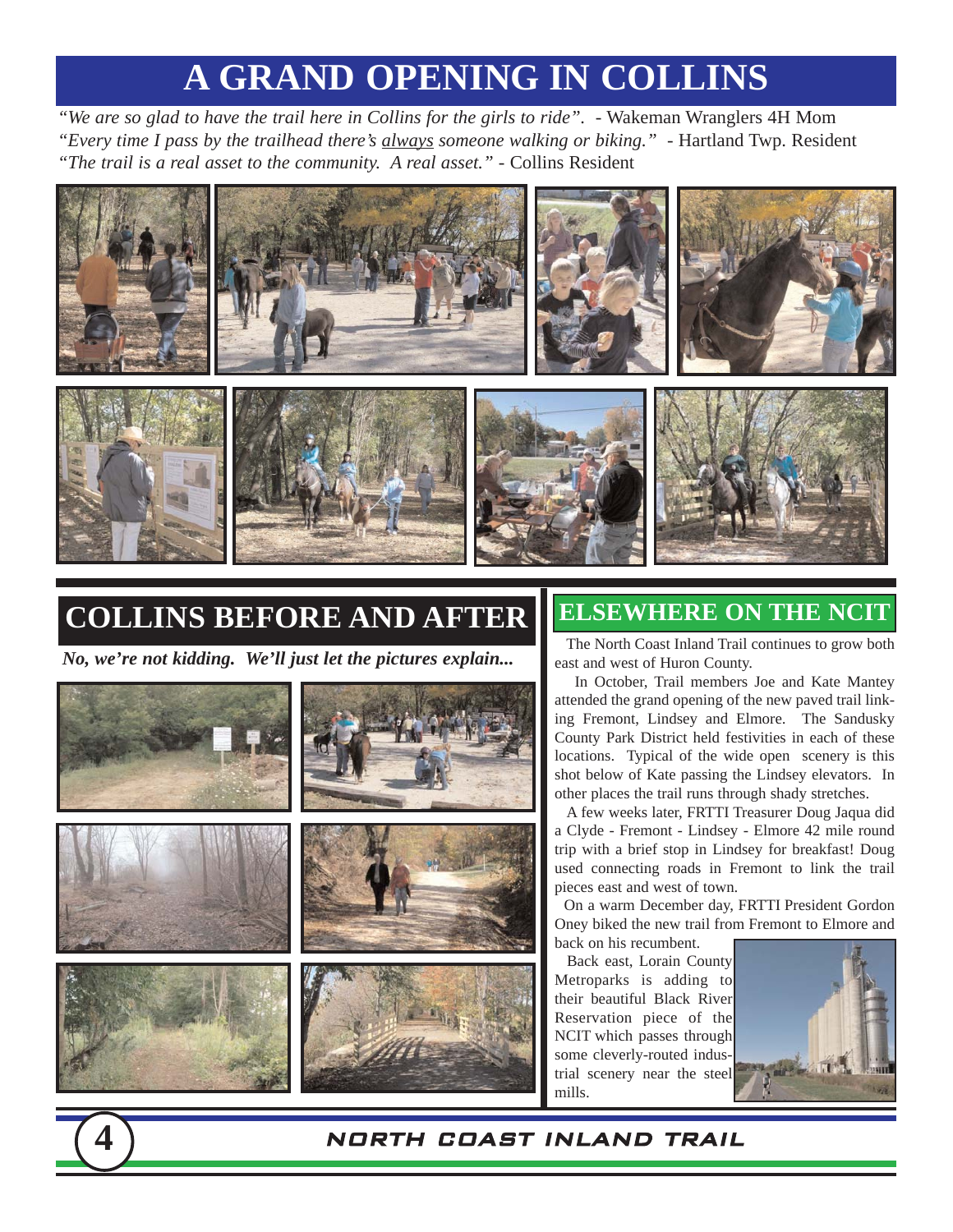## **NEW TRUSTEE** *STEVE CLOUD*

FRRTI is pleased to introduce our newest trustee, Steve Cloud. Steve has been involved with and has been an asset to the trail for several years, as seen here at a Collins work day (holding fence board in the photo below).

Steve and his wife Cynthia live in Bellevue and have four children. Steve is a retired clerk, working for the N&W and later Norfolk Southern for 41 years. Steve also served for 10 years on the Bellevue City Council.

Steve's is a stone and wood carver and sculptor and enjoys researching ghost railroads.

Join us in welcoming Steve.





## **2009 BOARD of TRUSTEES**

**Stan Bernhardt, VP** *- Norwalk* **Steve Cloud** *- Bellevue* **Joyce Dupont** *- Norwalk* **Doug Jaqua, Treasurer** *- Collins* **Fritz Kuenzel** *- Hartland Twp.* **Joe Mantey, President** *-Vermilion* **Joe Missler, Secretary** *- Norwalk* **Gordon Oney** *- North Fairfield* **Rick Schaffer** *- Norwalk* **Steve Siesel -** *Willard* **Lisa Wendt** *- Monroeville*

# **THANKS, GORDON**

FRTTI founder Gordon Oney, who served as Trail President from 2000-2009 has decided to step down from the chair "to allow some fresh ideas", as he said at the monthly meeting.

Upon his retirement from the R.R. Donnelly Company ten years ago, Gordon decided he wanted to volunteer his time in a parks and recreation capacity.

Gordon assembled a team of local interested individuals and under his leadership the trail grew from just an idea to an eight mile scenic recreational venue in just ten years. FRTTI now has over 142 members, eleven trustees and *thousands* enjoy the trail all seasons of the year.

Gordon will remain on the board and will wear almost as many hats as he has in the past. Gordon, along with Trustee Stan Bernhardt, will oversee construction of the trail west to Bellevue, among many other projects.

Trail News Editor and long time trustee Joe Mantey has been nominated as the new President of FRTTI. Joe is an avid biker, cross country skier, snowboarder and model railroader. His wife Kate is also a biker, has been active at work days and does a lot of behind the scenes trail work. Thank you, Gordon for your vision and dedication.

*Just what is a Trustee???* A trustee is a trail member who has gone above and beyond in volunteer efforts and has indicated a desire to further commit themselves to FRTTI. Trustees are elected by the members at the annual meeting and are responsible for the trail planning and operation. Trustees typically contribute work or finances, spearhead projects and demonstrate leadership.

## *PRESERVING OUR* **RAILROAD HERITAGE PART 2 OF 5:** *THE CLEVELAND AND TOLEDO RAILROAD*

**LARGE TRAINS.-***The Freight Trains on the C.&T. Railroad, fer a few days past, have been very large. On several occasions we have noticed two locomotives attached to single trains. We would judge from this, that the Freight business of the Road is large, and increasing. We understand that the passenger business of the Road is also good. ...We always feel, when traveling over this Road, that a certain member of the Editorial fraternity will not be sent to "kingdom come" by any mismanagement or negligence. There is no better managed Road in the State.* Norwalk Reflector, 1858.

Such was said of the Cleveland and Toledo Railroad, successor to the original builder of the line, the Toledo, Norwalk & Cleveland Railroad. The TN&C was just two years old when they merged with the Junction Railroad in 1853. The Junction Railroad was building west from the west side of Cleveland to Sandusky and completed a bridge across the Sandusky Bay in 1855. This bridge was soon abandoned as the road's financial condition worsened. After the Civil War a bridge across the Cuyahoga was completed giving the road direct access to Cleveland without relying on the Cleveland, Columbus and Cincinnati Railroad (later the "Big Four Route") connection at Grafton. The Sandusky Bay bridge was then reopened.

The 1853 timetable shows three passenger trains each way through Norwalk with Monroeville and Clyde being important junctions on the line. The map below shows the original line beginning in Grafton and dates to 1859. In 1866 the C&T connected their Northern and Southern divisions



with eight miles of new track between Oberlin and Elyria. The original line to Grafton was abandoned soon after, traces of which can still be seen just east of Parsons Road in Oberlin.

Under C&T management, the road built extensive shops in Norwalk which sat just north of the now closed grocery store and east of Home Lumber on Whittlesey Avenue. The Norwalk Shops were capable of building their own 4-4-0 steam locomotives in entirety and employed hundreds of men.

The railroad scene was expanding in the late 1800's and in 1869 the C&T would become part of the Lake Shore and Michigan Southern, extending to Buffalo and Chicago. *- F.N. Kuenzel / J.P. Mantey*

HURON COUNTY'S RECREATIONAL TRAIL **5**